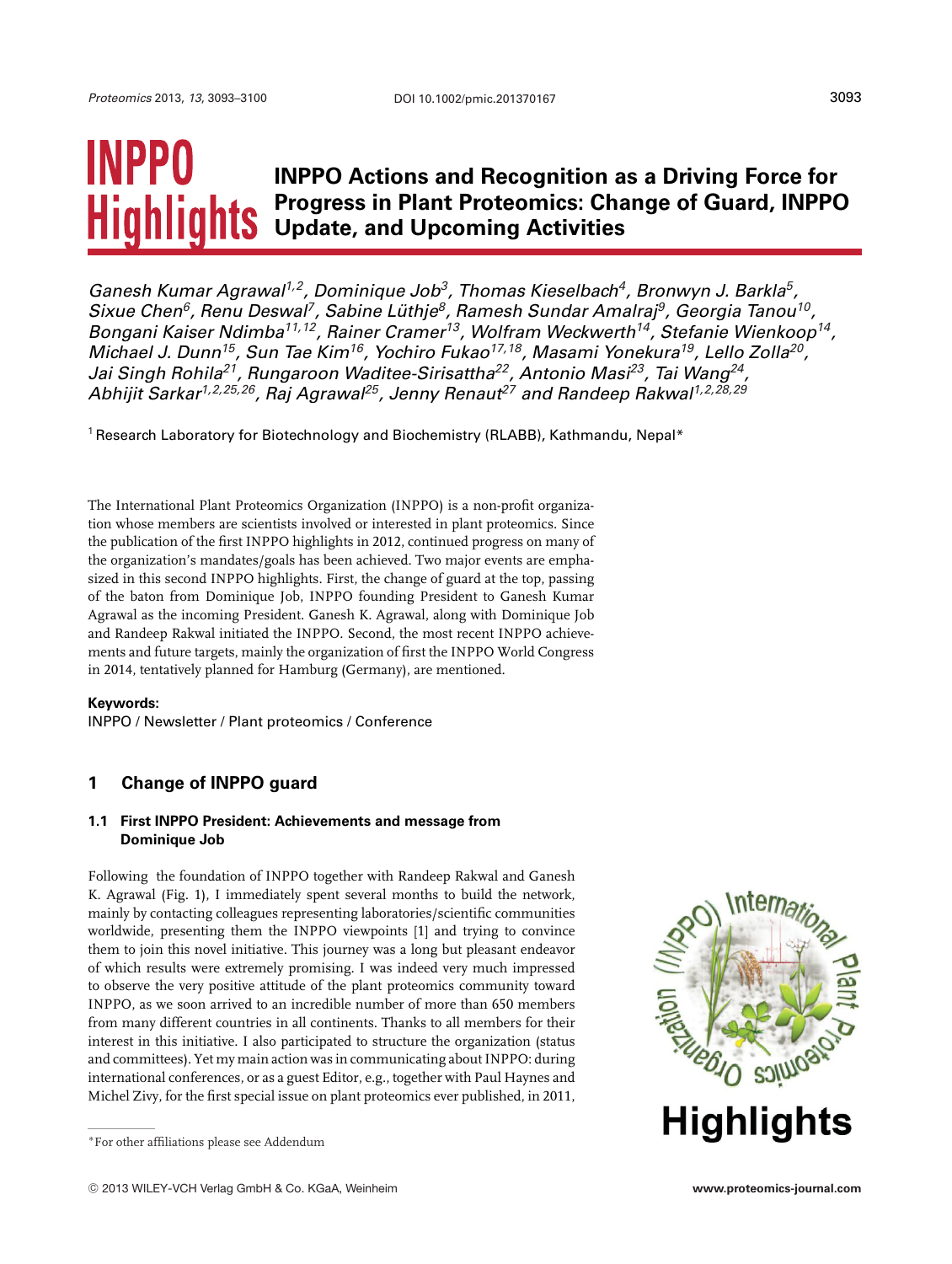#### 3094 G. K. Agrawal et al. *Proteomics* 2013, *13*, 3093–3100



Dominique Job (Founding President; till July 2013)



Ganesh Kumar Agrawal (Second President; w.e.f. August 2013)

**Figure 1.** Change of guard at INPPO. It is the right time to be involved in plant proteomics. INPPO – by the researchers for the researchers.

in the journal PROTEOMICS [2]. This action resulted in a strong and successful collaboration between INPPO and PROTEOMICS, of which a main result was the kind offer of Wiley to regularly publish INPPO highlights, as the PROTEOMICS journal has been doing for the HUPO (Human Proteome Organization). I am glad to see that a second special issue has been released in this Journal, thanks to the Guest Editors Rainer Cramer, Laurence Bindschedler and Ganesh K. Agrawal [3]. I have also been very impressed by several important actions for promoting INPPO, among which stand out the creation of our website thanks to Raj Agrawal and Abhijit Sarkar, the publication of our superb and well-documented INPPO Newsletters [\(http://www.inppo.com/newsletter.jsp\)](http://www.inppo.com/newsletter.jsp) thanks to the tremendous and very professional work done by Bongani Ndimba, Georgia Tanou and Abhijit Sarkar, and the strong implication of a group of colleagues in education and training under the leadership of Thomas Kieselbach.

I have been very pleased and honored to serve as the first INPPO President. However, I think responsibilities should rotate so that everyone can make different and complementary views toward the success of this organization. For the next future, my main message will be to start collaborative projects in plant proteomics at the levels of countries and/or continents both on fundamental and applied perspectives. One way to achieve this will be to further develop collaborations with existing networks, notably MASCP (the proteomics subcommittee of the Multinational Arabidopsis Steering Committee), iMOP (the HUPO initiative on Model Organism Proteomes) and HUPO. This activity will allow us not only to better understand the unique plant system (plants are sessile organisms) but also help create new plant varieties and crops that are required to feed an ever increasing world population, to improve our environment, and to promote novel useful biotechnologies (e.g., plant factories for novel biomaterials, vaccines, and bioenergy). Plant proteomics is a very dynamic discipline. A search using the terms "plant proteomics" on the Web of Science identifies as of August 2013 a total of 6356 publications compared to only 3769 at the end of 2010.

INPPO will now continue its development under the leadership of Ganesh K. Agrawal, the new INPPO President, to whom I wish the largest success with my full support. One major future action will be holding the first INPPO World Congress 2014, which will be in addition to scientific aspects, an opportunity to strengthen our organization, notably concerning the election of INPPO members to key INPPO positions and the creation of a forum for discussions toward deciphering further scientific and structuring roles of INPPO.

Being President of an organization such as INPPO cannot be viewed as a solo endeavor. It is a great pleasure to express all my thanks to all colleagues and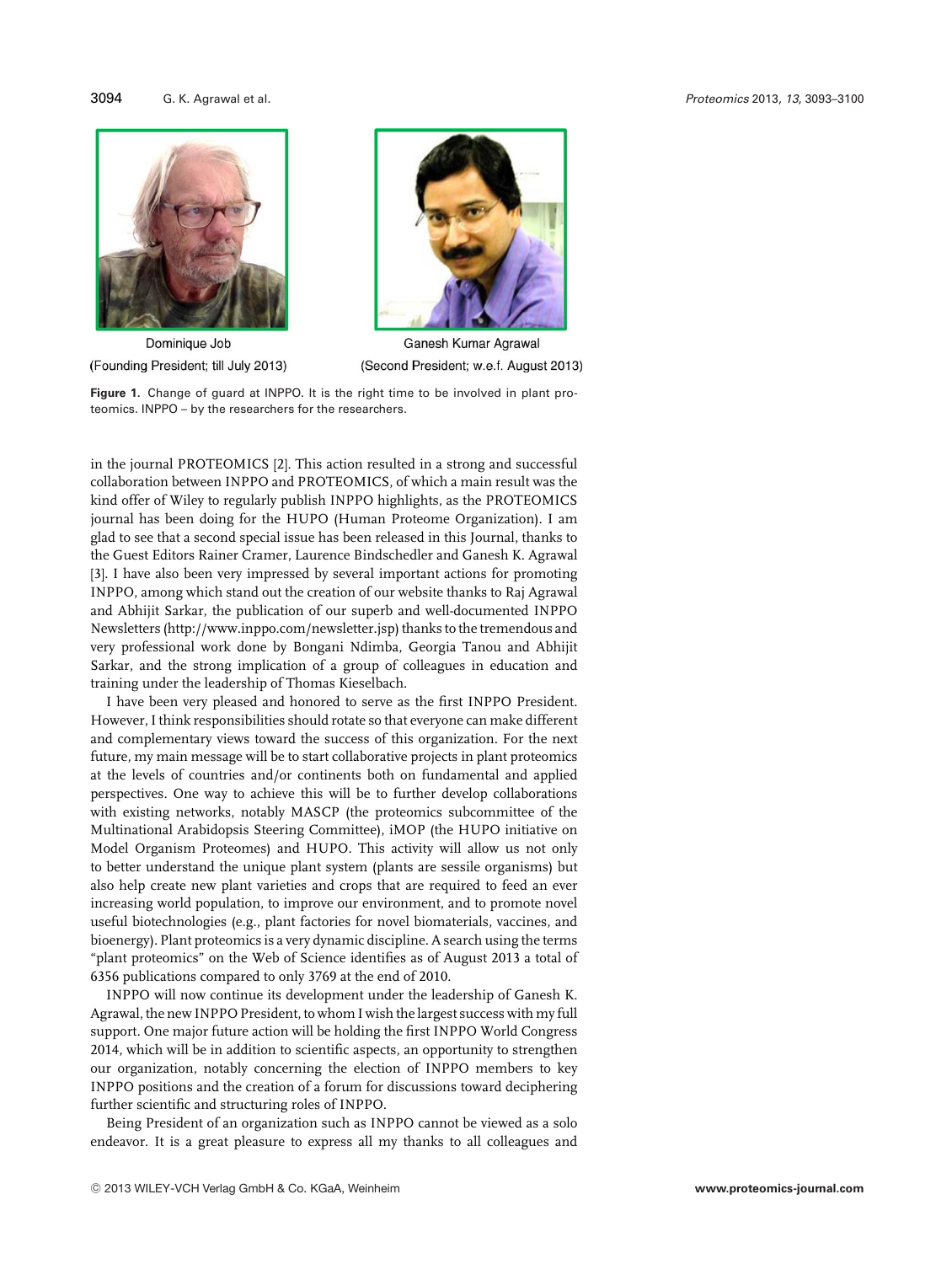INPPO members who fuelled the development of the organization. I wish a long life to INPPO.

#### **1.2 Newly appointed second INPPO President: Message from Ganesh K. Agrawal**

It is an honor to be appointed as the INPPO President following the tenure of Dominique Job and with this responsibility come new challenges to be accomplished hereafter (Fig. 1). I would like to thank all the INPPO founding members, members, and the dedicated INPPO supporting staff – Abhijit Sarkar and Raj Agrawal for their continuous and selfless contributions for bringing INPPO to the present day. My message to the INPPO members and the other communities involved in science-related works is very simple: To give a new dimension in line with what has been proposed in the INPPO viewpoint [1]. One way is to accelerate the process of involving each and every plant proteomics researcher into the INPPO vision. The INPPO webpage serves as a great resource providing constantly updated information on various INPPO activities not only to the INPPO members and also to the scientific community in general.

The top priorities in the next few years will be: (i) to raise funds for INPPO to run it more effectively. At the moment, supporting staffs are volunteering their valuable time but we would like to create positions in which staffs receive an appropriate amount of financial support; (ii) to organize the first INPPO World Congress in the year 2014. As aforementioned by Dominique Job, this Congress would provide a forum bringing together INPPO members from around the world to share their research and teaching resources in an open and productive meeting; (iii) to expand INPPO chapters to most of the member countries; (iv) to drive the importance of plant-based food and proteomics application therein; (v) to continue the publication of the annual (or biannual) INPPO highlights that summarizes the recent news from INPPO and includes updates from individual member countries; and (vi) to continue highlighting the importance and advances in plant proteomics via regular special issues on specific topics, in the journal PROTEOMICS.

As incoming President, I would like to emphasize one point to all INPPO members. Although the position in the INPPO organizational structure is important, one's focus must be to contribute effectively by taking initiatives to organization progress in plant proteomics, independently or collectively. Therefore, it is my sincere request to the INPPO members and the organization body to further reinforce their involvement in this endeavor. Without your help and support, INPPO could not come to stand on the world stage as a respected organization devoted to promoting plant proteomics. The take-home message is – Do for others as you will do for yourself, especially to the next generation by teaching and disseminating plant proteomics knowledge.

#### **2 INPPO achievements and future works in promoting plant proteomics, collaborations, and the first world congress in 2014**

The achievements till 2011 were mentioned in the first INPPO highlights [4]. Since then (to July 2013), the progress in terms of membership has been slower compared to initial boost that was achieved by 2011 reflecting the fact that INPPO has now attracted a major part of the international plant proteomics community. At present, the INPPO members have increased further to 666. The INPPO country representatives are now 76, representing 42 countries and one organization (The International Rice Research Institute, IRRI, [http://irri.org\)](http://irri.org). Within two years, between the  $17<sup>th</sup>$  August 2011 and  $17<sup>th</sup>$  August 2013, INPPO website received 8524 visitors from across the globe [\(http://www.inppo.com\)](http://www.inppo.com). To keep members aware of the INPPO activities and also to give a chance for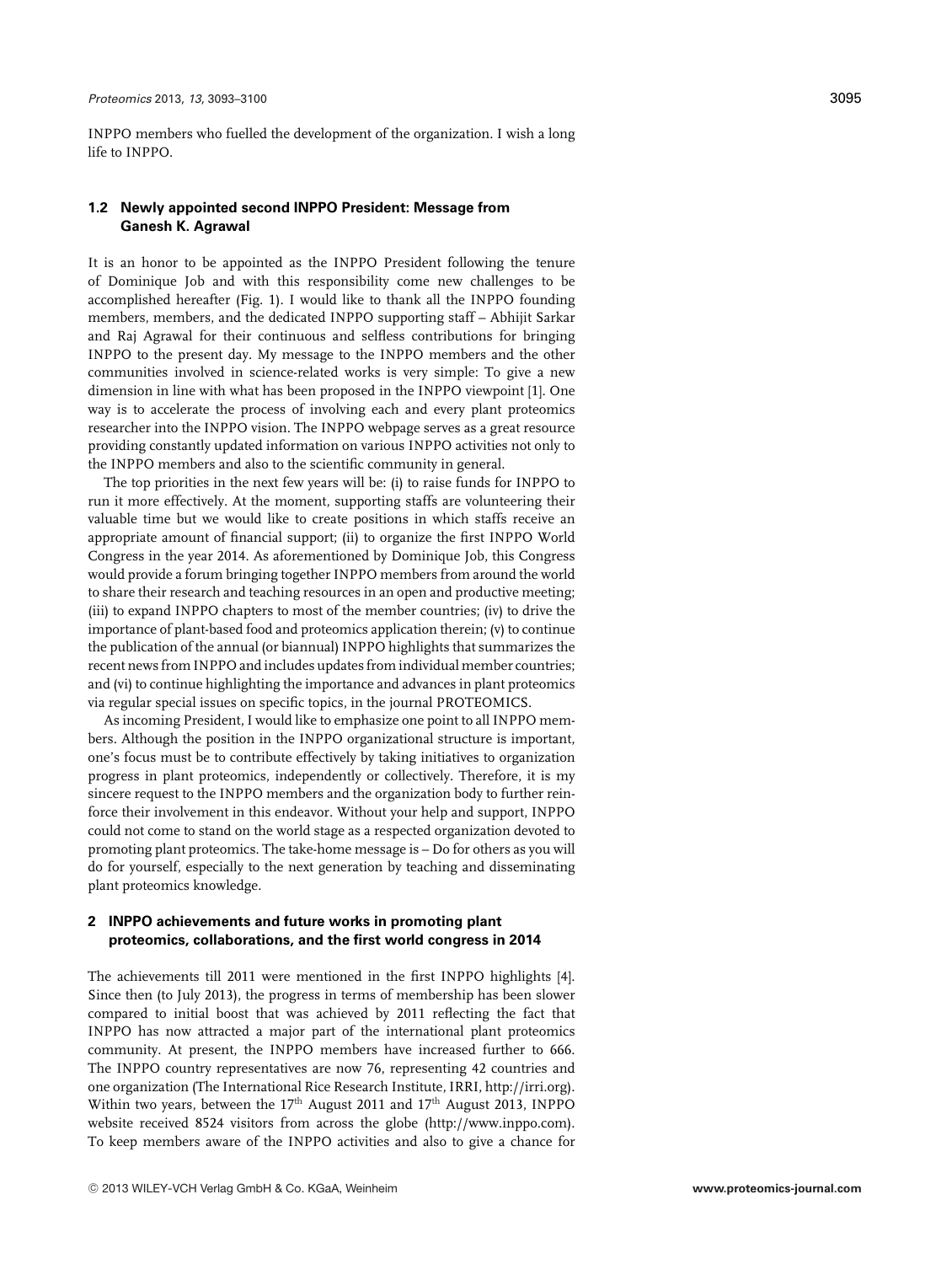

**Figure 2.** Update on INPPO achievements and projections.

members to discuss their research and related activities, the Newsletter section was initiated in 2012 [\(http://www.inppo.com/newsletter.jsp\)](http://www.inppo.com/newsletter.jsp). The third and latest issue can be accessed at – [http://www.inppo.com/newsletter/INPPO\\_Express\\_2013](http://www.inppo.com/newsletter/INPPO_Express_2013_%20vol%202_Issue_1.pdf) [\\_%20vol%202\\_Issue\\_1.pdf.](http://www.inppo.com/newsletter/INPPO_Express_2013_%20vol%202_Issue_1.pdf) These Newsletters are intended to profile influential scientists and publish information and popular articles. The intention is to publish two issues per annum – but the Editors depend on the submissions – and the Editorial team tries to publish all the received "news and views". The INPPO Core Committee is encouraging the members to continue their support by actively taking part in the Newsletter publication (Fig. 2).

In 2012, the CHAPTERS series (i.e., plant proteomics sub-organizations in respective member countries) was conceived to highlight the status of plant proteomics worldwide. The first chapter established formally was the INPPO-India-Nepal. In this context, an article has been published on the current situation (issues, resources, people, and research) in India and Nepal [5]. Five other chapters (INPPO-China, INPPO-Japan, INPPO-South Africa, INPPO-South Korea, and INPPO-Thailand) are in the pipeline. In parallel, in France, an equivalent initiative has been conducted since many years – The Green Proteomic Network – gathering together a number of public institutions (INRA, CNRS) and several universities, as well as more than 80 scientists. Michel Zivy leads this network, which meets once a year with the principal aim of structuring national projects in plant proteomics (under the umbrella of INPPO) and sharing its resources and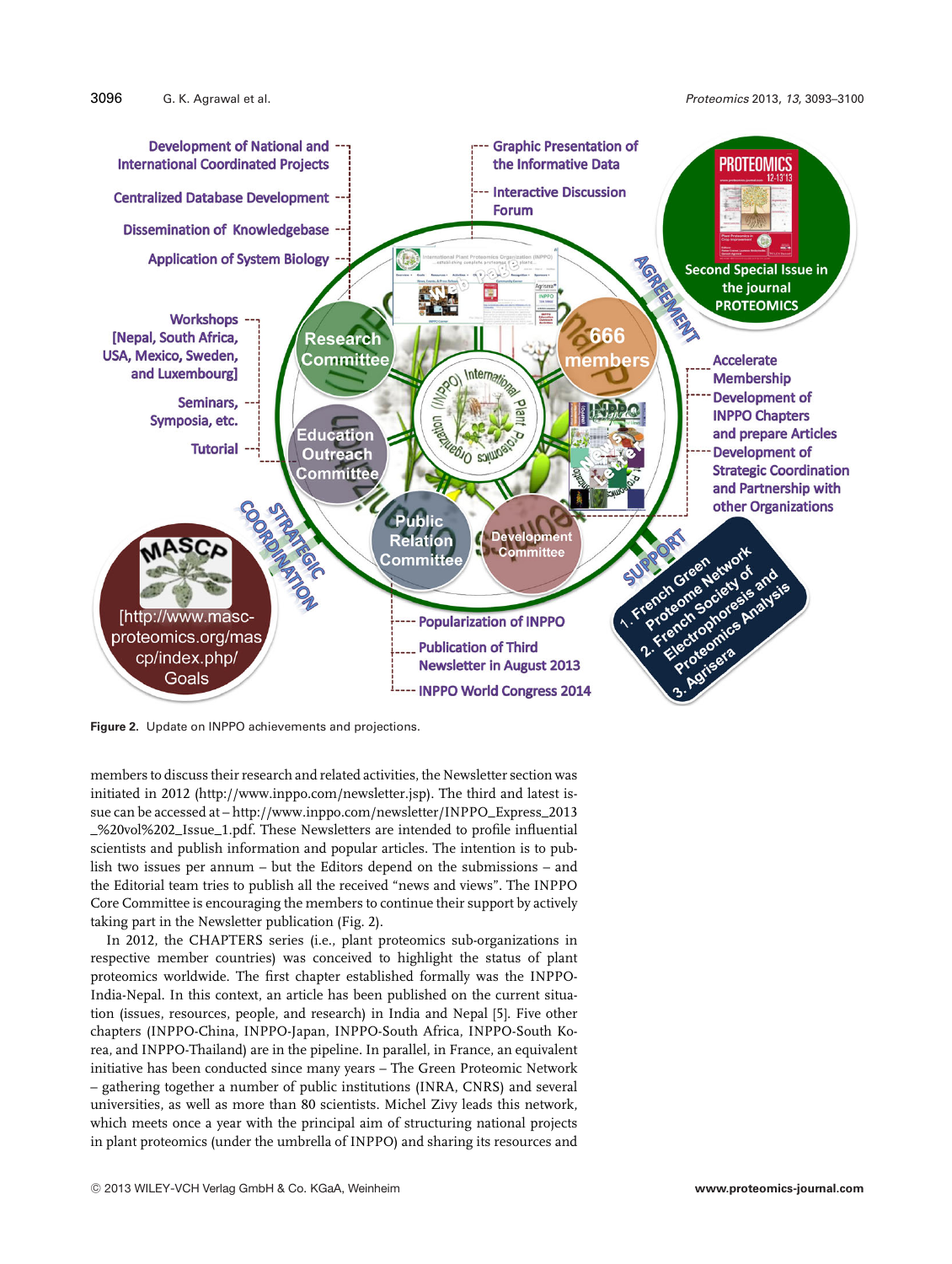equipments. Simultaneously, articles highlighting the status of plant proteomics research are also being presented. For example, the plant proteomics status in South Korea was reviewed [6]. Tai Wang in China is currently coordinating with the other CRs for China to write such an article. Discussion with the CRs in other countries (e.g., Greece, Cyprus, and Mexico) is also in progress for initiating the composition of such articles. The aim of these review articles is to help bring plant proteomics research status (and challenges) in each country onto a platform for dissemination and discussion therein. Such activity is critical to the INPPO goal of taking proteomics knowledge to each and every laboratory working on plants, and will further help increase the membership of INPPO.

The first special issue of plant proteomics was published in the PROTEOMICS journal in May 2011 (see contents at – [http://onlinelibrary.wiley.com/doi/10.1002/](http://onlinelibrary.wiley.com/doi/10.1002/pmic.v11.9/issuetoc) [pmic.v11.9/issuetoc\)](http://onlinelibrary.wiley.com/doi/10.1002/pmic.v11.9/issuetoc) [2]. About two years later this issue has been cited more than 170 times according to Web of Science, testifying the wide interest and visibility of our discipline. The second special issue of plant proteomics, with a focus on crop improvement, has also been successfully completed in June 2013 (see contents at – [http://onlinelibrary.wiley.com/doi/10.1002/pmic.v13.12-13/](http://onlinelibrary.wiley.com/doi/10.1002/pmic.v13.12-13/issuetoc) [issuetoc\)](http://onlinelibrary.wiley.com/doi/10.1002/pmic.v13.12-13/issuetoc) [3]. The continuous support and collaboration of the PROTEOMICS journal with INPPO is greatly appreciated. The next and third special issue on plant proteomics is targeted for 2015. To further popularize and disseminate information on plant proteomics in different countries, it would be worthwhile to publish, independently of the annual appearance of the INPPO highlights, an update of plant proteomics in respective countries as highlights in the journal PROTEOMICS. In parallel, in the years 2012 and 2013, several INPPO members worked together and published review articles on hot topics in other relevant proteomic journals. A first such review on the subject – translational plant proteomics – was published in the Journal of Proteomics [7], followed by two reviews focusing on the application and translational aspects of plant proteomics in the new fields of nanoproteomics [8] and biofuel crops [9]. Another comprehensive review with particular focus towards plant proteomics application in food security and safety issues was published in Mass Spectrometry Reviews [10].

INPPO action toward increased collaboration (bench-work/wet-lab) for both new and established researchers has also been initiated. Scientific missions for students and young researchers have been developed for the past few years aiming to interact with established proteomics laboratories, to learn and implement plant proteomics research, which would be difficult otherwise due to the lack of facilities and high-end equipment including the experience of handling such equipment, at their respective laboratories/countries. This type of educational initiative among the INPPO members is important and it is desirable to see such activity, support, and exchange of knowledge increase in the future. Such creativity will bring innovation and changes in plant proteomics at the ground level. Here, we would like to thank INPPO members who have contributed to these first collaborations under the INPPO umbrella. Masami Yonekura (Japan) has accepted Carlo F. Moro (Brazil) as a Ph.D. student to work on Lotus seed proteomics along with Lello Zolla (CR from Italy) and Yoichiro Fukao (CR from Japan); Yoichiro Fukao is working with Sajad M. Zargar (India) for training him in advanced proteomics technologies, especially gel-free proteomics approaches; Bongani Ndimba (CR from South Africa) for hosting two post-doctoral fellows Ramaschandra Sharathchandra (India) and Omodele Ibraheem (Nigeria); Jai Singh Rohila (USA) for hosting a South Korean researcher Dea-Wook Kim on wheat seed germination proteome analysis using gel-based and gel-free approaches; and Antonio Masi (Italy) has accepted a first-year Ph.D. candidate (Leonard Barnabas at Sugarcane Breeding Institute, India) for conducting the plant-pathogen proteomics research in his laboratory. It is noted that this list most probably is not complete and that there would be more examples to add. Even if they are not mentioned they are also greatly appreciated. These examples greatly underscore the collaborative spirit of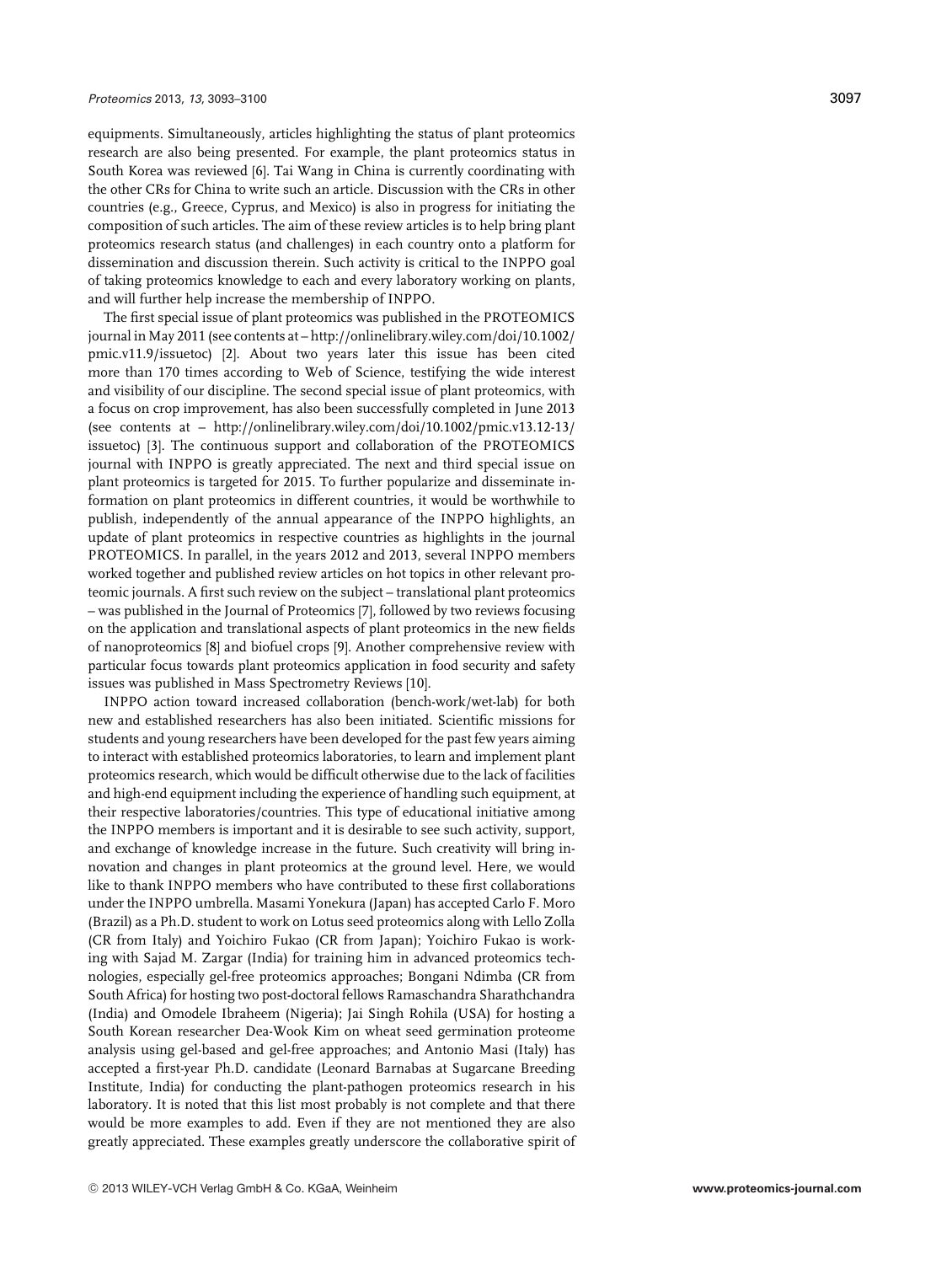the INPPO members and their dedication to teaching. We hope these examples will be followed around the world.

Much progress has also been made in the work of the Education Outreach Committee. The committee released the document "TEN THINGS you need to know about INPPO" (General information, Goals, Organization, Initial work) to provide an easy way of disseminating the INPPO message to help increase the number of INPPO members. At present, this document is available in eleven languages (English, French, German, Greek, Italian, Japanese, Korean, Polish, Spanish, Swedish and Thai) and is publicly accessible on the INPPO website [\(http://www.inppo.com/tenthings.jsp\)](http://www.inppo.com/tenthings.jsp). Our goal is to have this document in as many languages as possible; the Education Outreach Committee requests the help of all the CRs to assist in this process. The initial goals of the Educational Outreach Committee focused on organizing INPPO seminars, workshops, and mini-symposia on plant proteomics. In 2012, this work included numerous events at universities and plant biology conferences in the USA and different European, Asian, and African countries (see Activities > Education Outreach at [www.inppo.com\)](http://www.inppo.com). Examples include, for instance, an "Omics" workshop for high school teachers at the University of Florida, Gainesville (USA), a one-day highschool workshop entitled "proteins to proteomics: introductory crash course" at Maharishi Valmiki Higher Secondary School, Gaur (Nepal), a one-day proteomics and mass spectrometry seminar at the Department of Botany, University of Delhi (India), and the seminar day "Making Sense of the Complexities of Proteomics Data" at the Centre for Proteomic and Genomic Research (CPGR) in Cape Town (South Africa). In addition, INPPO workshops were held at the  $23<sup>rd</sup>$  International Conference on Arabidopsis Research in Vienna (Austria), the 2012 Plant Biology Conference in Austin (USA), the Proteomelux conference in Luxemburg (Luxemburg) and the Scandinavian Plant Proteomics Day in Umeå (Sweden). The activities of 2012 were followed by a quiet period in the beginning of this year, but the Educational Outreach Committee will continue their work to organize educational events in plant proteomics in the future. A long-term goal is to establish regular INPPO courses on proteomics, offering graduate students an opportunity to learn basic and advanced proteomics techniques using practical applications and how to address biological questions in plant biology.

Last but not the least, the Research Committee has also been discussing various research topics and these are still under consideration among the respective members. For example, in the past months the development of an equivalent to MASCP Gator (Arabidopsis; [http://gator.masc-proteomics.org\)](http://gator.masc-proteomics.org) for rice has been proposed. Contacts are established with MASCP (Josh Heazlewood) toward this end. One major output of the discussion among the members of the Research Committee is organizing the first INPPO World Congress 2014 in Hamburg, Germany, which will be headed by Sabine Lüthje (CR from Germany). Why to organize an international plant proteomic congress? This is because of the central role of plants in the provision of food and countless molecules and biomaterials for humanity. Therefore plant sessions are established at several international proteome conferences related to the HUPO and to other organizations, and participation of plant scientists to these conferences is important and has to be pursued. However, besides such transversal actions the INPPO congress is to provide a forum for discussion and for the effective exchange of information and new ideas on every aspect of plant proteomics. Besides plenary lectures and invited speakers, poster sessions will play a central role. Talks will be selected mainly from submitted abstracts. Additionally, meetings of INPPO committees and members gathering are planned. Organizers aim to give ample opportunity for everyone especially for early career scientists to participate in this congress. The venue will be at the main campus of the University of Hamburg in the center of the city, near the central station and with direct connection to the airport. The planned time schedule of the congress is four days in early September 2014. So far the scientific committee is installed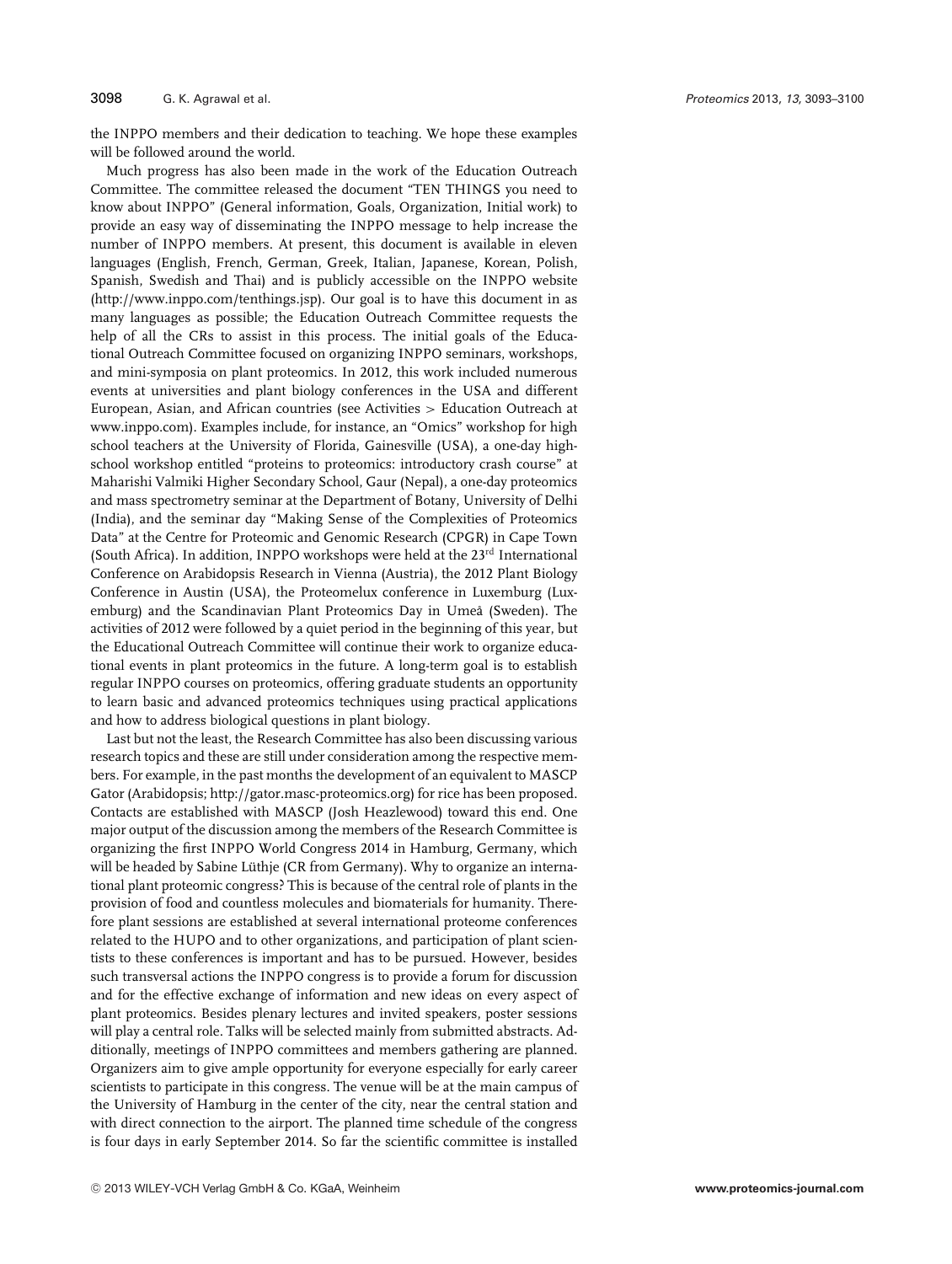and the organizing committee is ready to go. First circular will be announced as soon as topics are decided and invited speakers are confirmed. We are still in a very early stage of planning, but we would like to facilitate your scheduling by announcing locality, date and times very early. The INPPO members and scientific community will be informed of the next steps toward this gathering of plant proteomers via the University of Hamburg (domain: INPPO2014.uni-hamburg.de, e-mail: INPPO2014@uni-hamburg.de) and the INPPO website [\(www.inppo.com\)](http://www.inppo.com) and invitations will be issued therein.

### **3 Concluding remarks**

INPPO is both a working group in science and an instrument to popularize plant proteomics and to convince funding agencies and/or private foundations to support projects in plant proteomics. The highlighted achievements and future targets in the rest of 2013 and onwards are challenges and that will be addressed by the INPPO scientific committees. However, original ideas and suggestions for activities are welcomed from individual members who can freely contact and discuss these with the respective committees. The direction INPPO takes from now on is critical. INPPO is committed to work together with greater vigor, notably toward the establishment of joint proteomics projects in model plants and crops. This is a difficult task that requires a fully integrated international effort in which INPPO aims to be a coordinating partner. INPPO once again emphasizes that it exists as it is today due to the great support of the members and the hard work of their committees.

*The authors acknowledge all the INPPO members for their strong support in the building up of a global platform for plant proteomics and their active involvement in various on-going INPPO activities. The authors also thank the scientific and nonscientific communities for their direct and indirect supports. INPPO is highly grateful to PROTEOMICS and in particular, Dr. Hans-Joachim Kraus, Senior Publishing Editor, Wiley-VCH Verlag, Weinheim (Germany) for generous support in making possible the INPPO highlights.*

*The authors have declared no conflict of interest.*

### **4 References**

- [1] Agrawal, G. K., Job, D., Zivy, M., Agrawal, V. P. et al., Time to articulate a vision for the future of plant proteomics – A global perspective: An initiative for establishing the International Plant Proteomics Organization (INPPO). *Proteomics* 2011, *11*, 1559–1568.
- [2] Job, D., Haynes, P. A., Zivy, M., Plant proteomics. *Proteomics* 2011, *11*, 1557–1558.
- [3] Cramer, R., Bindschedler, L., Agrawal, G. K., Plant proteomics in crop improvement. *Proteomics* 2013, *12-13*, 1771.
- [4] Agrawal, G. K., Sarkar, A., Agrawal, R., Ndimba, B. et al., Boosting the globalization of plant proteomics through INPPO: Current developments and future prospects. *Proteomics* 2012, *12*, 359–368.
- [5] Deswal, R., Gupta, R., Dogra, V., Singh, R. et al., Plant proteomics in India and Nepal: Current status and challenges ahead. *Physiol. Mol. Biol. Plants* 2013. DOI 10.1007/s12298-013-0198-y.
- [6] Lee, S.-J., Kang, K. Y., Jwa, N.-S., Kim, D.-W. et al., A decade of plant proteomics in South Korea: The international plant proteomics organization (INPPO) perspective and involvement. *Plant Omics Journal* 2012, *5*, 458–465.
- [7] Agrawal, G. K., Pedreschi, R., Barkla, B. J., Bindschedler, L. V. et al., Translational plant proteomics: A perspective. *J. Proteomics* 2012, *75*, 4588–4601.